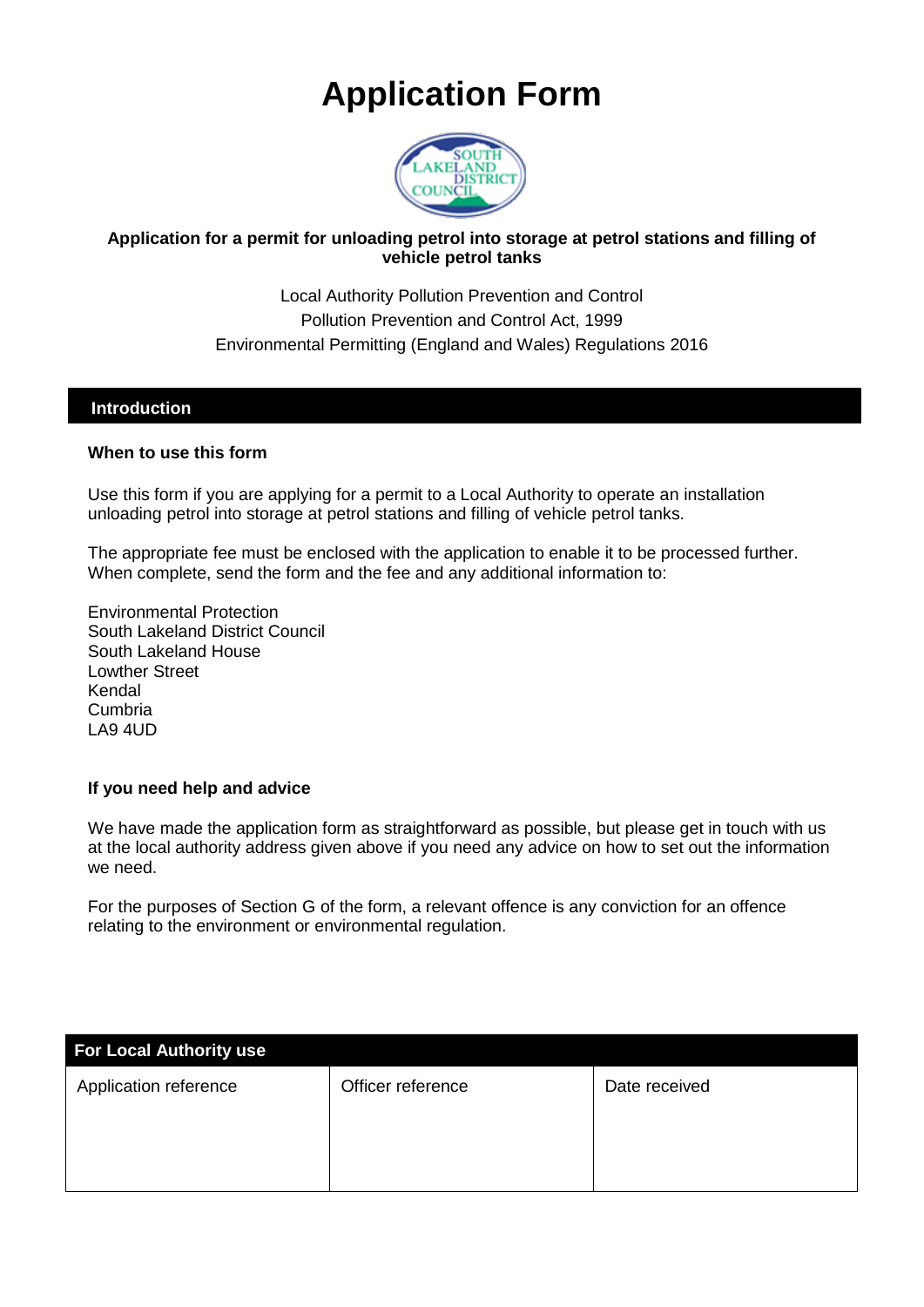# **LAPPC application form - to be completed by the operator**

### **A The basics**

#### **A1 Name and address of the installation**

Postcode: Telephone:

#### **A2 Details of any existing environmental permit or consent**

*(for waste operations, include planning permission for the site, plus established use certificates, a certificate of lawful existing use, or evidence why the General Permitted Development Order applies.)*

#### **A3 Operator details**

*(The 'operator' = the person who it is proposed will have control over the installation in accordance with the permit (if granted).)*

Name:

Trading name, if different:

Registered office address:

Principal office address, if different:

Company registration number: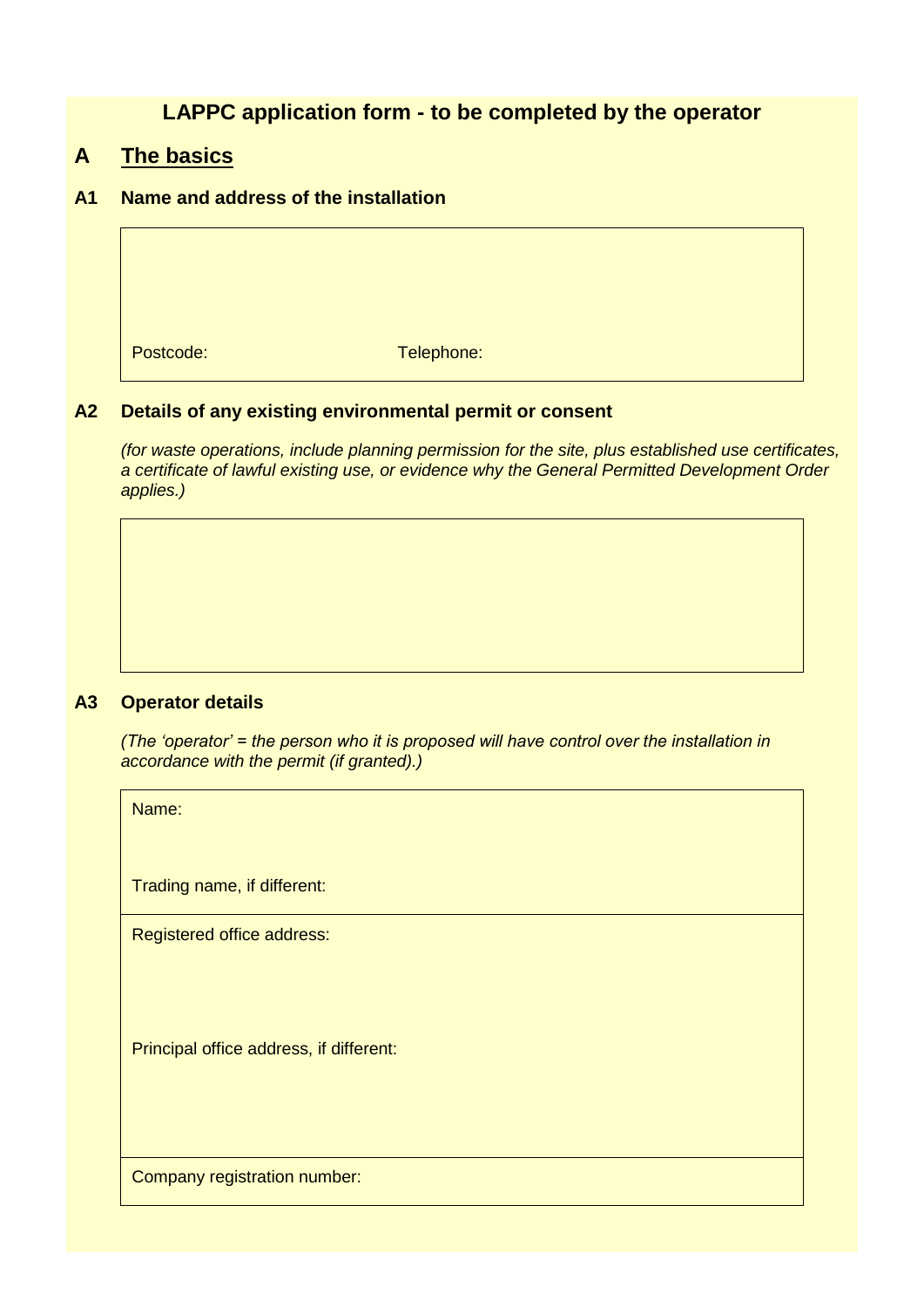## **A4 Any holding company?**

Is the operator a subsidiary of a holding company within the meaning of section 1159 of the Companies Act 2006? If "yes" please fill in details of the ultimate holding company.

 $\Box$  Yes  $\Box$  No

| Name:                                   |
|-----------------------------------------|
| Trading name, if different:             |
| Registered office address:              |
| Principal office address, if different: |
| Company registration number:            |

#### **A5 Who can we contact about your application?**

*It will help to have someone who we can contact directly with any questions about your application. The person you name should have the authority to act on behalf of the operator - This can be an agent or consultant.*

| Email: Email: Email: Email: Email: Email: Email: Email: Email: Email: Email: Email: Email: Email: Email: Email: Email: Email: Email: Email: Email: Email: Email: Email: Email: Email: Email: Email: Email: Email: Email: Email |  |
|--------------------------------------------------------------------------------------------------------------------------------------------------------------------------------------------------------------------------------|--|
|                                                                                                                                                                                                                                |  |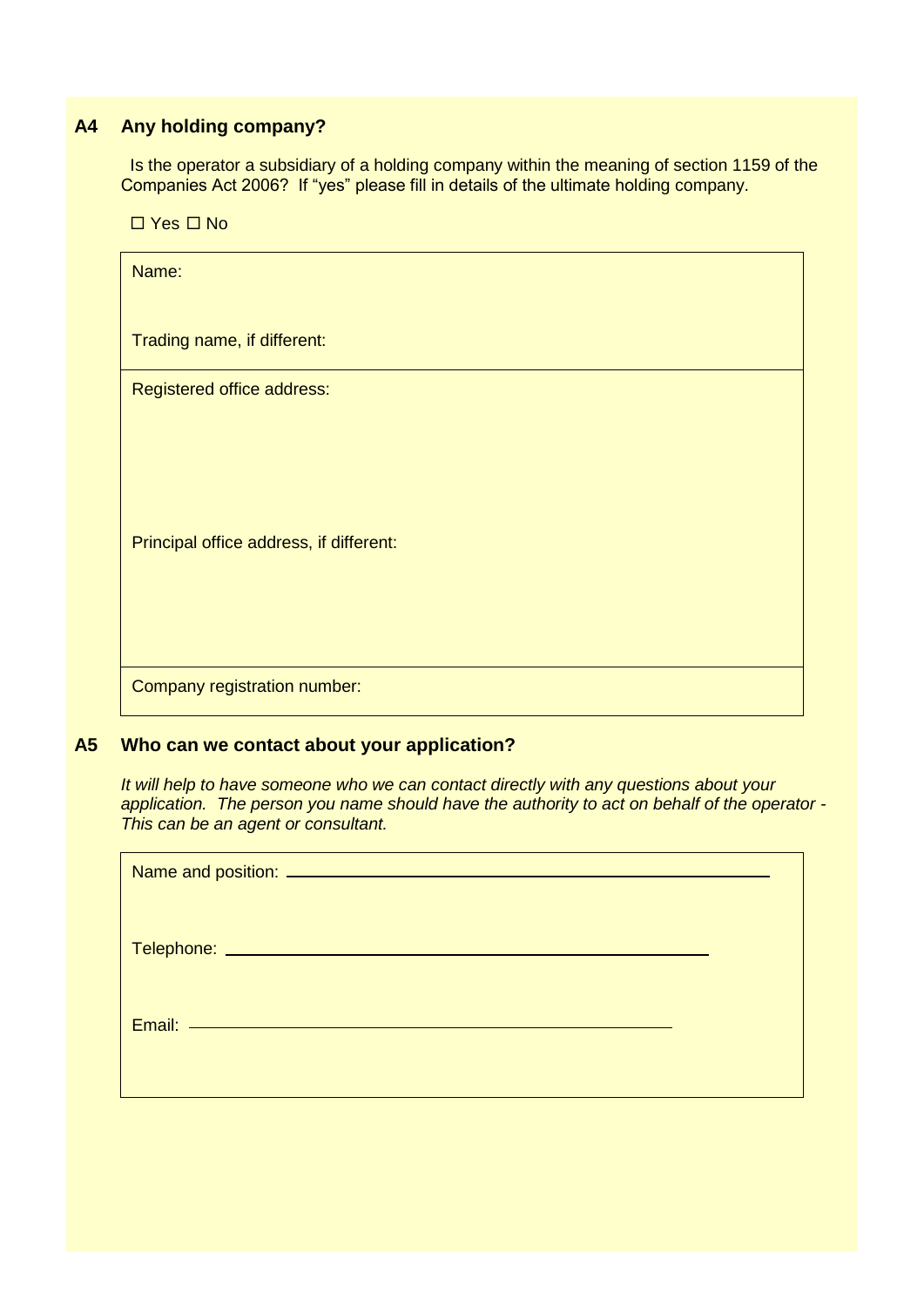# **B The installation**

#### **B1 What activities are or will be carried on at the installation? Please include "directly associated activities" – this term is explained in Annex III in Part B of the [general guidance manual.](http://www.defra.gov.uk/environment/quality/industrial/las-regulations/guidance/)**

#### **B2 Why is the application being made?**

 $\Box$  new installation

 $\square$  change to existing installation means it now needs a permit

#### **B3 Site maps – please provide:**

#### **A location map with a red line round the boundary of the installation**

Document reference: \_

#### **A site plan or plans showing where all the relevant activities are on site:**

- a) the location of the fill points
- b) the buildings/structures
- c) the location of the petrol dispensers
- d) the height and location of the vent pipes
- e) the number, capacity and location of all storage tanks

Document reference:

#### **B4 Technical documentation – please provide:**

a) Copy of "type approval" certificate where a site operates Stage II activities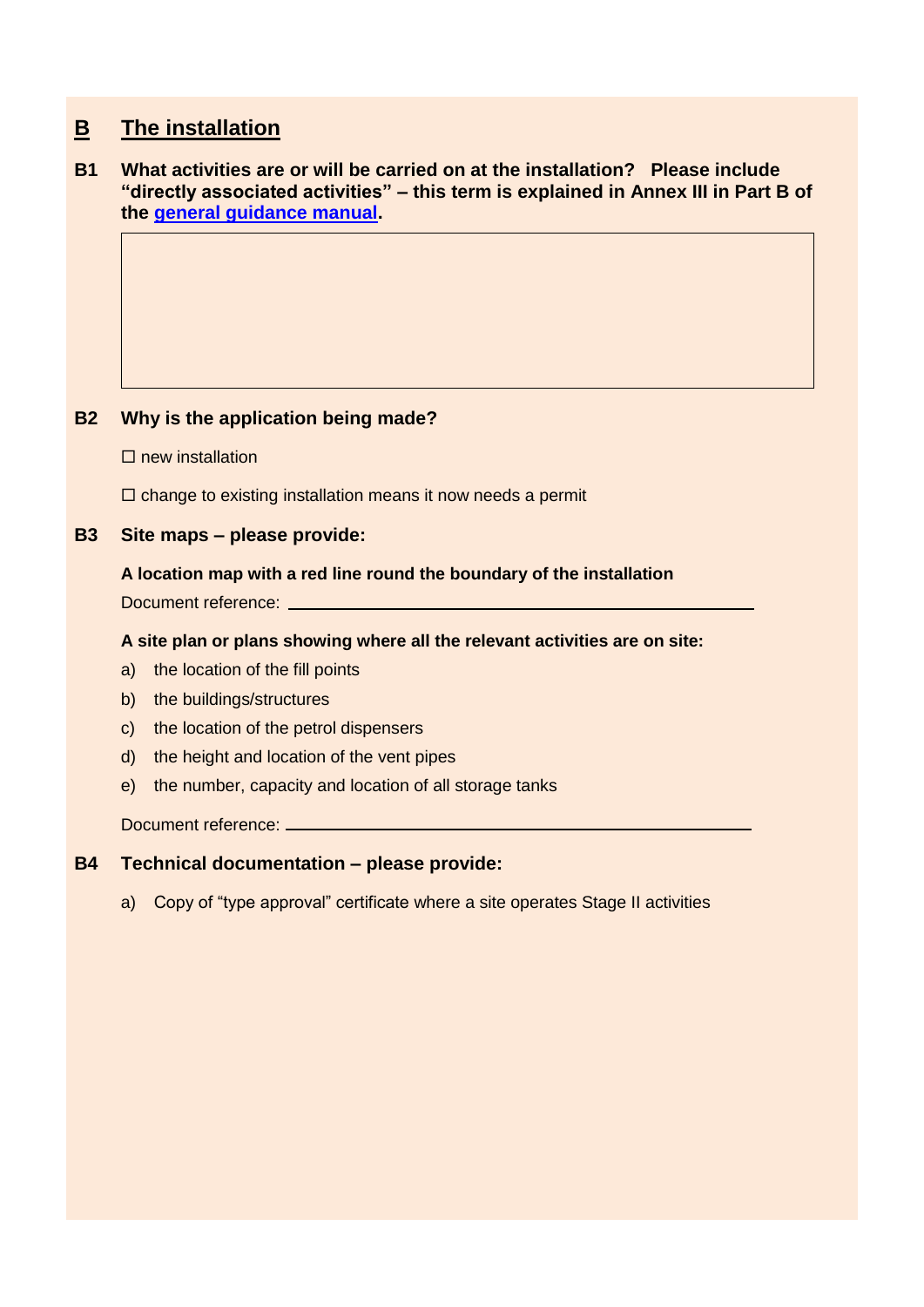# **C The details**

#### **C1 Which of the following vapour monitoring systems will be in use?**

- a) active system with automatic monitoring  $\Box$  (tick relevant)
- b) active system without automatic monitoring
- **C2 Do you have environmental management procedures and policy?**

 $\Box$  Yes  $\Box$  No

**If yes, please supply a copy.**

C3 **Are there any sites of special scientific interest (SSSIs) or European protected sites nearer than 500m to the proposed installation?**

 $\Box$  Yes  $\Box$  No

**If 'yes', is the installation likely to have a significant effect on the special scientific interest or European protected sites?**

 $\Box$  Yes  $\Box$  No

**If 'yes', please write on a separate sheet or enclose a relevant document explaining what the implications are for the purposes of the Conservation (Natural Habitats etc) Regulations 1994 (see appendix 2 of Annex XVII of the** [general guidance manual](http://www.defra.gov.uk/environment/quality/industrial/las-regulations/guidance/))

Document reference:

C4 **Will emissions from the activity potentially have significant environmental effects (including nuisance)?**

 $\Box$  Yes  $\Box$  No

**If 'yes', please list the potential significant local environmental effects (including nuisance) of the foreseeable emissions on a separate document.**

Document reference:

**If 'yes', please enclose a copy of any environmental impact assessment which has been carried out for the installation under planning legislation or for any other purpose.** 

Document reference:

### **C5 Is the proposed installation sited under living quarters?**

 $\Box$  Yes  $\Box$  No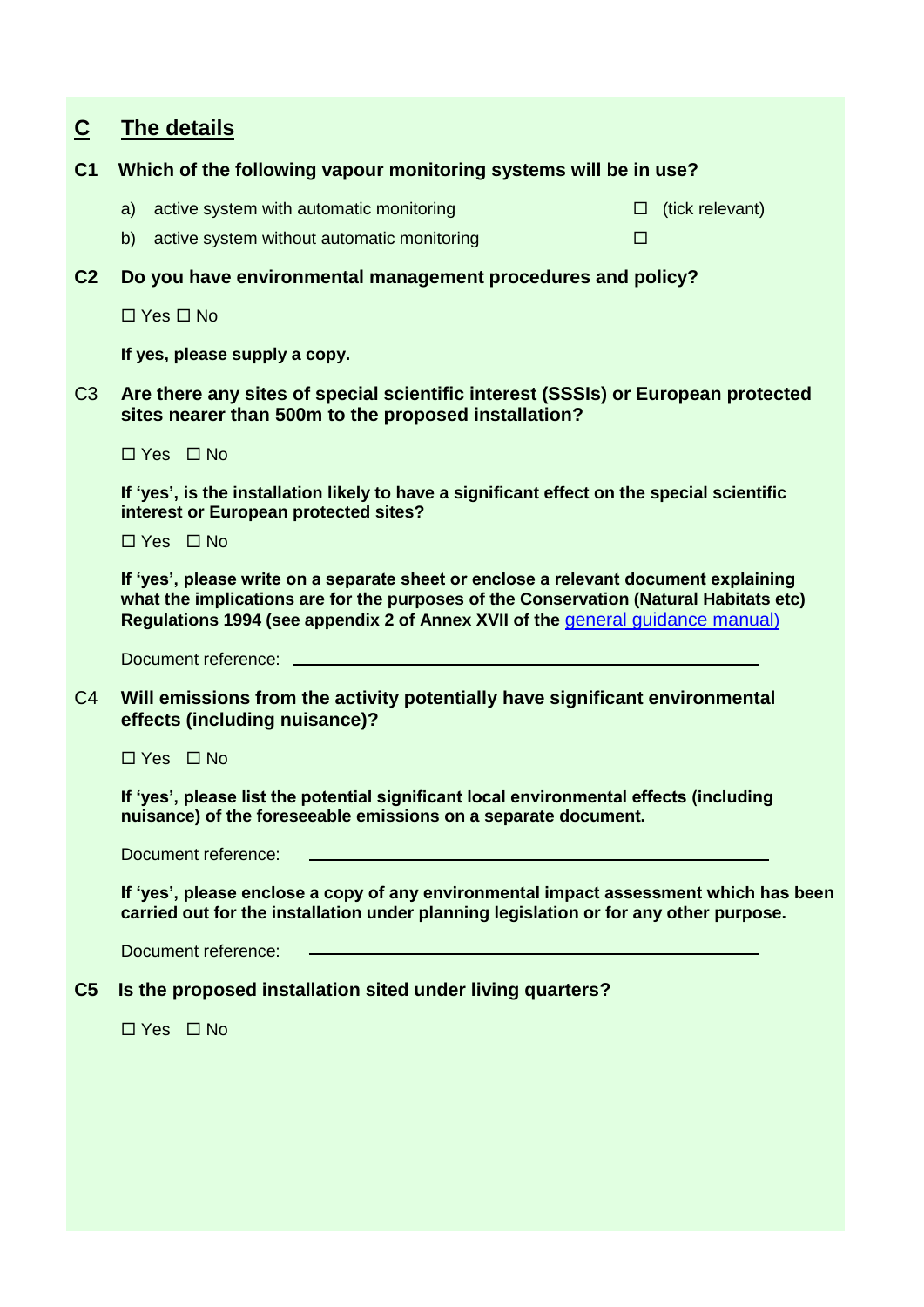# **D Anything else?**

Please tell us of anything else you would like us to take account of:

Document reference:

# **E Application fee**

You must enclose the [relevant fee](http://www.defra.gov.uk/environment/quality/industrial/las-regulations/charges-risk/) with your application.

If your application is successful you will also have to pay an annual subsistence charge, so please say who you want invoices to be sent to.

| Name and position: |  |
|--------------------|--|
| Telephone:         |  |
| Email:             |  |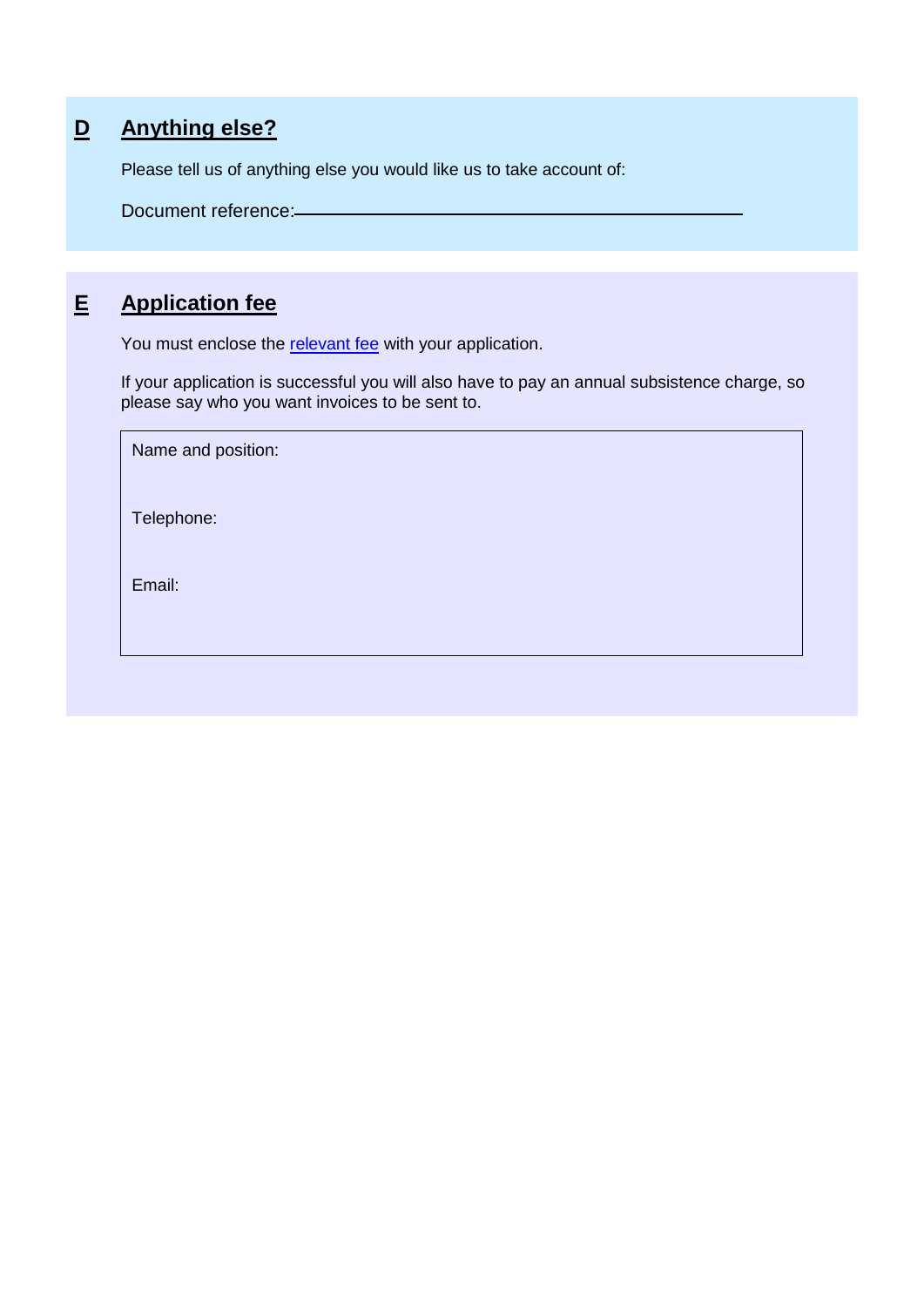# **F Protection of information**

#### **F1 Any confidential or national security information in your application?**

If there is any information in your application you think should be kept off the public register for confidentiality or national security reasons, please say what and why. [General guidance manual](http://www.defra.gov.uk/environment/quality/industrial/las-regulations/guidance/) chapter 8 advises on what may be excluded. *(Do not include any national security information in your application. Send it, plus the omitted*  information, to the Secretary of State or Welsh Ministers who will decide what, if *anything, can be made public.)*

Document reference :

#### **F2 Please note: data protection**

The information you give will be used by the Council to process your application. It will be placed on the relevant public register and used to monitor compliance with the permit conditions. We may also use and or disclose any of the information you give us in order to:

- consult with the public, public bodies and other organisations;
- carry out statistical analysis, research and development on environmental issues;
- provide public register information to enquirers;
- make sure you keep to the conditions of your permit and deal with any matters relating to your permit;
- investigate possible breaches of environmental law and take any resulting action;
- prevent breaches of environmental law;
- offer you documents or services relating to environmental matters;
- respond to requests for information under the Freedom of Information Act 2000 and the Environmental Information Regulations 2004; (if the Data Protection Act allows)
- assess customer service satisfaction and improve our service.

We may pass on the information to agents/representatives who we ask to do any of these things on our behalf.

#### **F3 Please note: it is an offence to provide false information**

It is an offence under regulation 38 of the EP Regulations, for the purpose of obtaining a permit (for yourself or anyone else), to:

- make a false statement which you know to be false or misleading in a material particular;
- recklessly make a statement which is false or misleading in a material particular;
- intentionally to make a false entry in any record required to be kept under any environmental permit condition;
- with intent to deceive, to forge or use a document issued or required for any purpose under any environmental permit condition.

If you make a false statement:

- we may prosecute you; **and**
- if you are convicted, you are liable to a fine or imprisonment (or both).